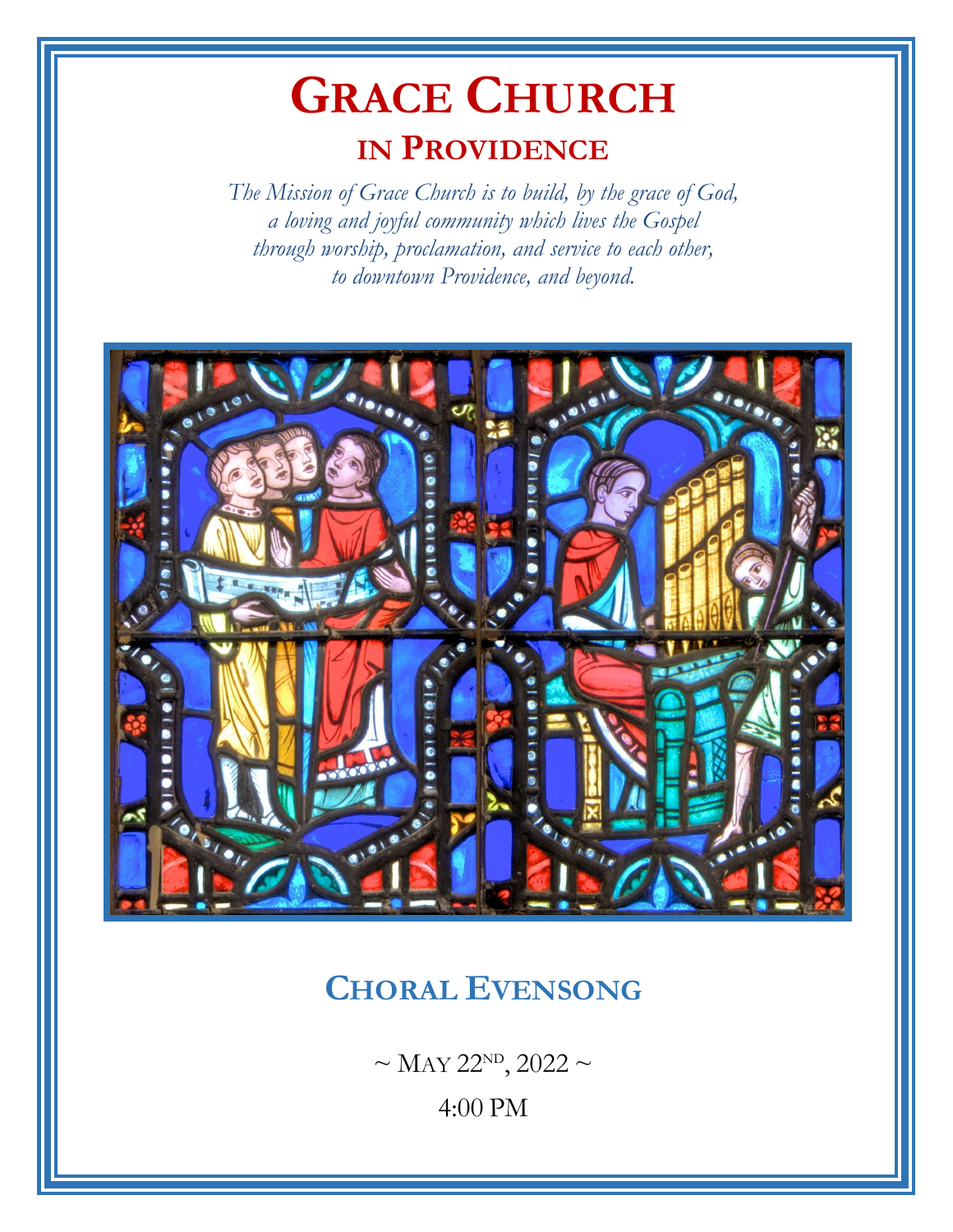### **WELCOME!**

Welcome to Grace Church! While our congregation has been around for almost two centuries, people from miles around become part of our community every week, so we are always becoming a "new" church. We are also an incredibly diverse church, which is a source of great joy for us. No matter who you are, we are thrilled that you have found your way to us this afternoon! And while we are a big church, we are also an open and welcoming one, so do not let Grace's size and downtown location prevent you from jumping right in and asking us whatever questions you might have. So welcome, and many blessings to you!

> The Rev. Canon Jonathan Huyck+ *Rector*

*Per the CDC guidelines and due to the increase in COVID-19 cases in our area, we are requiring people to wear masks when they come to church, whether or not they are vaccinated. We are blessed with a large Nave, that allows for more room to spread out, so please do make full use of the available space. Masks are available from an Usher, should you need one and hand sanitizer has been placed in every pew and at stations throughout the Church for your convenience.*

*Please turn off or silence all mobile devices prior to the service.*

#### **VOLUNTARY**

Prelude on an old Irish church melody *from* Six Preludes *&* Postludes, Op. 101, Set 1 *Sir Charles Villiers Stanford (1852-1924)*

*Please stand, if able, at the entrance of the Cross, Clergy, and Choir.*

THE INTROIT

O TASTE AND SEE HOW GRACIOUS THE LORD IS: blest is the one that trusteth in him.

> *Words: Psalm 34: 8 Music: Ralph Vaughan Williams (1872-1958)*

#### **THE INVITATORY** *&* **PSALTER**

THE PRECES *Sung by the Choir*

| Officiant | O Lord, open Thou our lips.                                                    |
|-----------|--------------------------------------------------------------------------------|
| Choir     | And our mouth shall show forth Thy praise.                                     |
| Officiant | O God, make speed to save us.                                                  |
| Choir     | O Lord, make haste to help us.                                                 |
| Officiant | Glory be to the Father, and to the Son and to the Holy Ghost.                  |
| Choir     | As it was in the beginning, is now and ever shall be, world without end. Amen. |
| Officiant | Praise ye the Lord.                                                            |
| Choir     | The Lord's name be praised.                                                    |

*Setting: Set II, Paul Spicer (b. 1952)*

*Please join in singing the hymn on the following page.*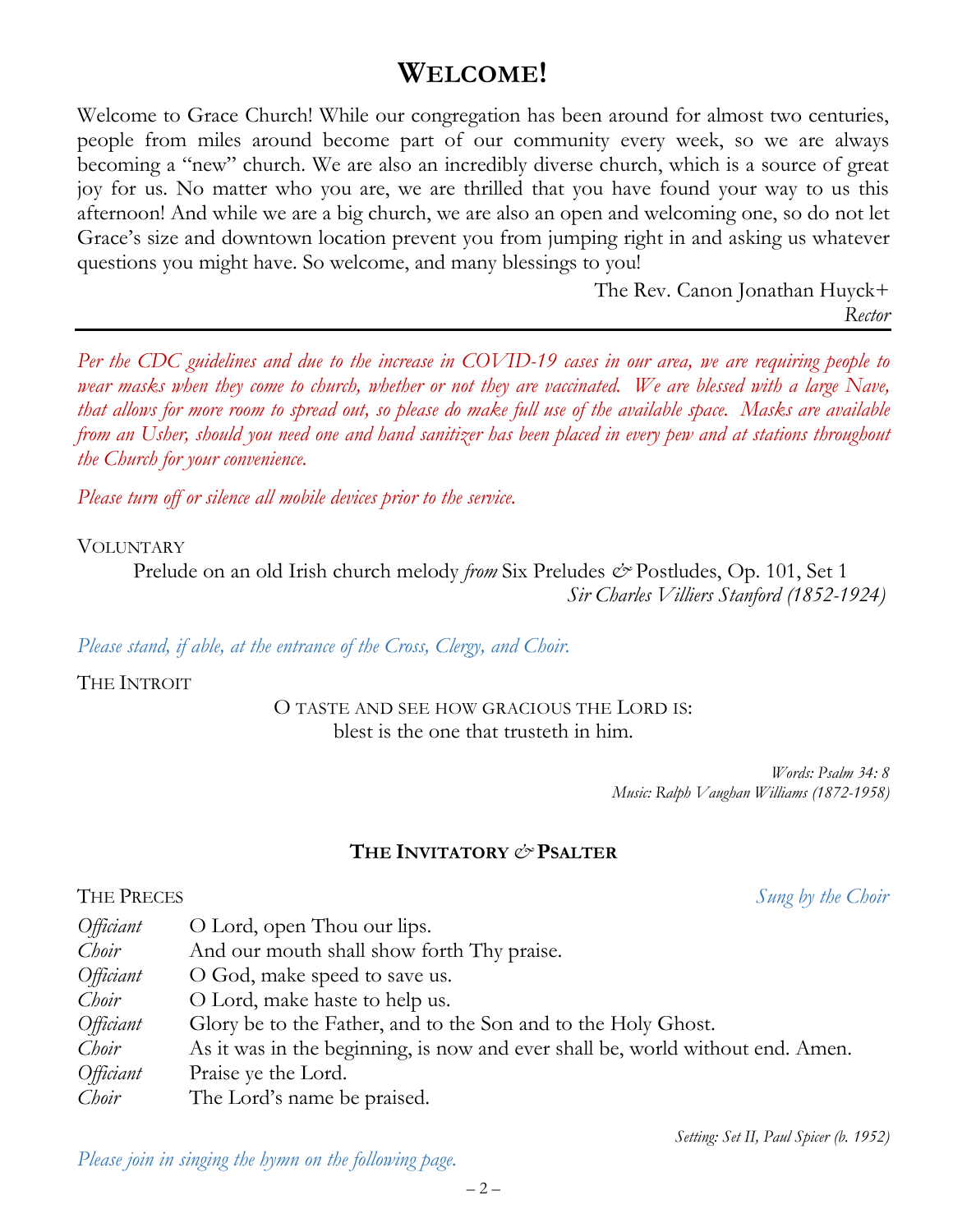#### **THE PHOS HILARON, HYMN 37**



*Words: Greek, 3rd cent.; tr. Edward W. Eddis (1825-1905); paraphrase of O Gracious Light Music: Evening Hymn, Gerald Near (b. 1942)*

#### *Please be seated.*

PSALM 34:1-8 *Benedicam Dominum Sung by the Choir*

- 1 I will bless the LORD at all times; \* his praise shall ever be in my mouth.
- 2 I will glory in the LORD;  $*$ let the humble hear and rejoice.
- 3 Proclaim with me the greatness of the LORD; \* let us exalt his Name together.
- 4 I sought the LORD, and he answered me \* and delivered me out of all my terror.
- 5 Look upon him and be radiant, \* and let not your faces be ashamed.
- 6 I called in my affliction and the LORD heard me \* and saved me from all my troubles.
- 7 The angel of the LORD encompasses those who fear him, \* and he will deliver them.
- 8 Taste and see that the LORD is good; \* happy are they who trust in him!
- GLORY TO THE FATHER, and to the Son, and to the Holy Spirit; \* As it was in the beginning, is now and will be forever. Amen.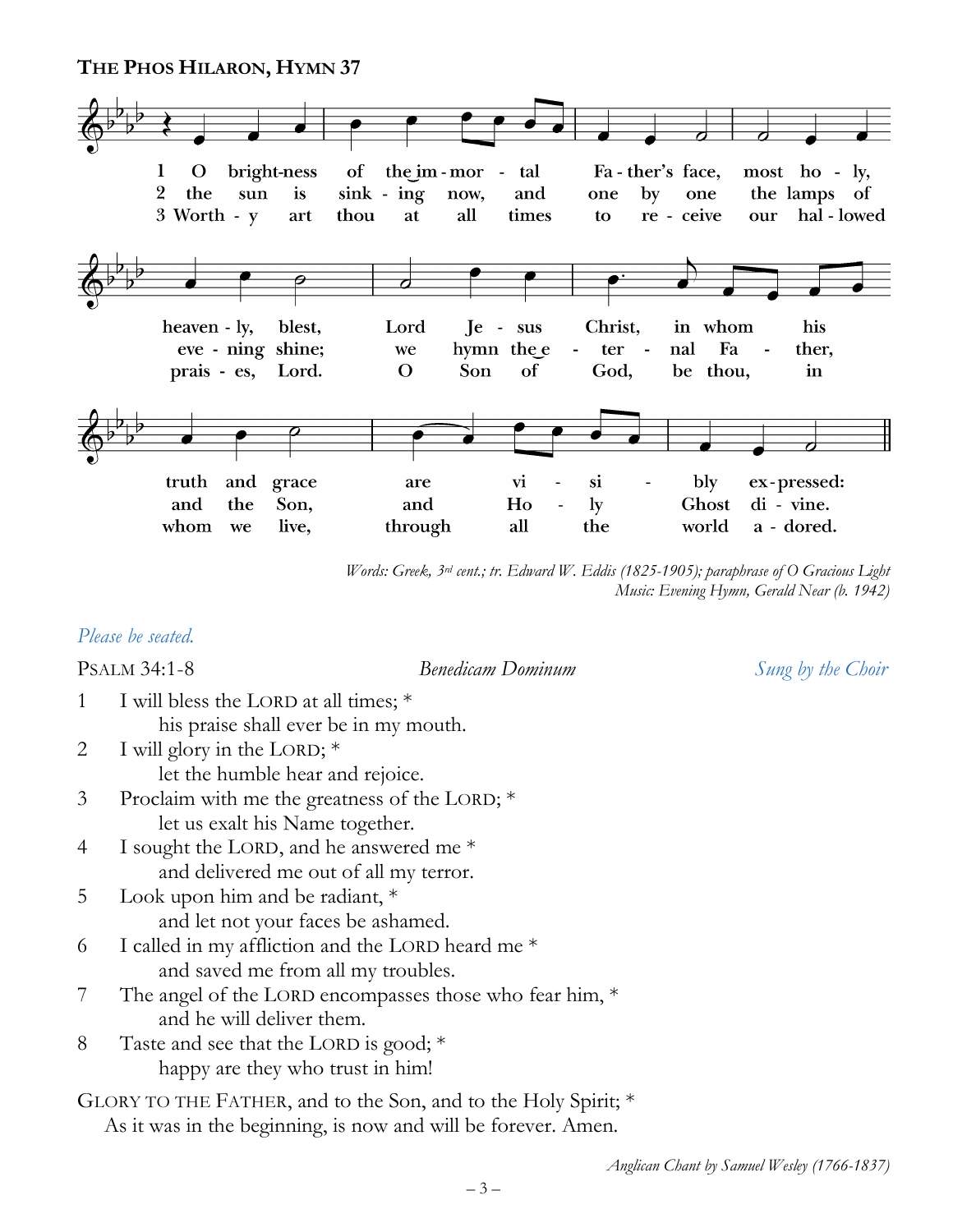#### **THE LESSONS**

THE FIRST READING *James 1:2-8, 16-18*

*Reader* A reading from The Letter of James

Y BROTHERS AND SISTERS, whenever you face trials of any kind, consider it nothing but joy, because you know that the testing of your faith produces endurance; Land let endurance have its full effect, so that you may be mature and complete, INTERS AND SISTERS, whenever you face trials of any kind, consider it nothing but joy, because you know that the testing of your faith produces endurance; lacking in nothing. If any of you is lacking in wisdom, ask God, wh ungrudgingly, and it will be given you. But ask in faith, never doubting, for the one who doubts is like a wave of the sea, driven and tossed by the wind; for the doubter, being double-minded and unstable in every way, must not expect to receive anything from the Lord. Do not be deceived, my beloved. Every generous act of giving, with every perfect gift, is from above, coming down from the Father of lights, with whom there is no variation or shadow due to change. In fulfilment of his own purpose he gave us birth by the word of truth, so that we would become a kind of first fruits of his creatures.

| Reader | The Word of the Lord. |
|--------|-----------------------|
| People | Thanks be to God.     |

MAGNIFICAT *Sung by the Choir*

*The Magnificat is Mary's song of praise sung during the visitation to her cousin Elizabeth.*

Y SOUL DOTH MAGNIFY THE LORD, and my spirit hath rejoiced in God my Savior. For he hath regarded the lowliness of his handmaiden. For behold from henceforth all generations shall call me blessed. For he that is mighty hath magnified WE SOUL DOTH MAGNIFY THE LORD, and my spirit hath rejoiced in God my Savior. For he hath regarded the lowliness of his handmaiden. For behold from henceforth all generations shall call me blessed. For he that is mighty hat He hath showed strength with his arm; he hath scattered the proud in the imagination of their hearts. He hath put down the mighty from their seat, and hath exalted the humble and meek. He hath filled the hungry with good things, and the rich he hath sent empty away. He remembering his mercy hath holpen his servant Israel, as he promised to our forefathers, Abraham and his seed forever. Glory be to the Father and to the Son and to the Holy Ghost: as it was in the beginning, is now and ever shall be; world without end. Amen.

> *Words: Luke 1:46-55 Music: Evening Service in D Major, Sir A. Herbert Brewer (1865-1928)*

THE SECOND READING *Luke 12:13-21* 

*Reader* A reading from The Gospel of Luke.

OMEONE IN THE CROWD SAID TO HIM, 'Teacher, tell my brother to divide the family inheritance with me.' But he said to him, 'Friend, who set me to be a judge or arbitrator over you?' And he said to them, 'Take care! Be on your guard against all kinds COMEONE IN THE CROWD SAID TO HIM, 'Teacher, tell my brother to divide the family inheritance with me.' But he said to him, 'Friend, who set me to be a judge or arbitrator over you?' And he said to them, 'Take care! Be on y parable: 'The land of a rich man produced abundantly. And he thought to himself, "What should I do, for I have no place to store my crops?" Then he said, "I will do this: I will pull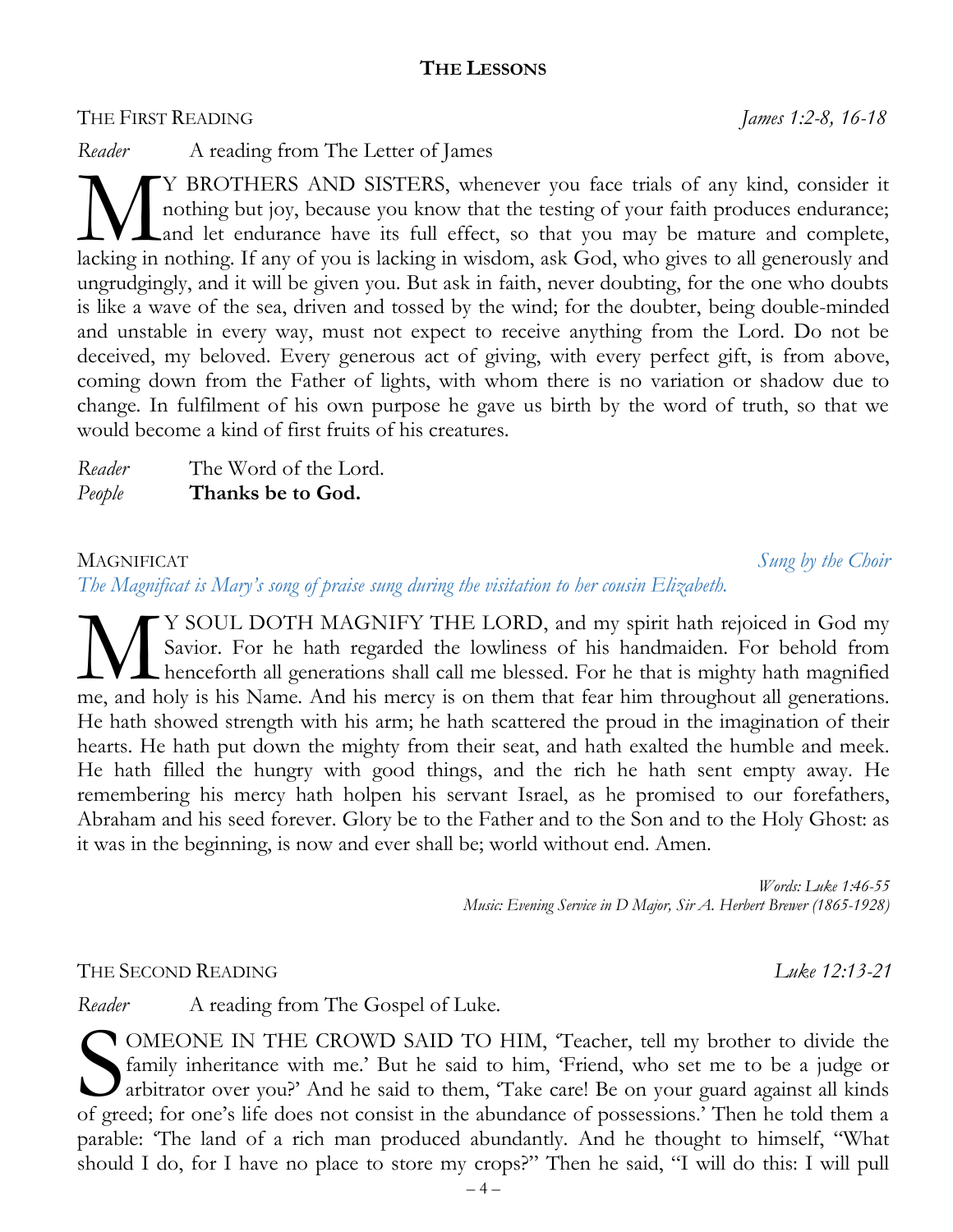down my barns and build larger ones, and there I will store all my grain and my goods. And I will say to my soul, Soul, you have ample goods laid up for many years; relax, eat, drink, be merry." But God said to him, "You fool! This very night your life is being demanded of you. And the things you have prepared, whose will they be?" So it is with those who store up treasures for themselves but are not rich towards God.'

*Reader* The Word of the Lord. *People* **Thanks be to God.**

NUNC DIMITTIS *Sung by the Choir The Nunc Dimittis is sung by the prophet Simeon upon seeing the child Jesus presented in the temple.*

ORD, NOW LETTEST THOU THY SERVANT DEPART IN PEACE, according to thy word; For mine eyes have seen thy salvation, Which thou hast prepared before the face of all people, To be a light to lighten the Gentiles, and to be the glory of thy people ORD, NOW LETTEST THOU THY SERVANT DEPART IN PEACE, according to thy word; For mine eyes have seen thy salvation, Which thou hast prepared before the face of all people, To be a light to lighten the Gentiles, and to be the is now and ever shall be; world without end. Amen.

> *Words: Luke 2:29-32 Music: Evening Service in D Major, A. H. Brewer*

#### *Please stand as you are able.*

**THE APOSTLES' CREED** *(Sung on a single note by all)*

### **I <sup>B</sup>ELIEVE IN <sup>G</sup>OD, THE FATHER ALMIGHTY, Creator of heaven and earth;**

**I believe in Jesus Christ, his only Son, our Lord.**

**He was conceived by the power of the Holy Spirit and born of the Virgin Mary,** **He suffered under Pontius Pilate, was crucified, died, and was buried. He descended to the dead.**

**On the third day he rose again.**

**He ascended into heaven, and is seated at the right hand of the Father.**

**He will come again to judge the living and the dead.**

**I believe in the Holy Spirit, the holy catholic Church, the communion of saints, the forgiveness of sins, the resurrection of the body, and the life everlasting. Amen.**

#### THE SALUTATION  $\mathcal O^*$  KYRIE ELEISON *Sung by the Choir*

| Officiant | The Lord be with you. |  |
|-----------|-----------------------|--|
|           |                       |  |

*Choir* And with thy spirit. *Officiant* Let us pray. *Choir* Lord, have mercy upon us. Christ, have mercy upon us.

Lord, have mercy upon us.

*Setting: Set II, Paul Spicer (b. 1952)*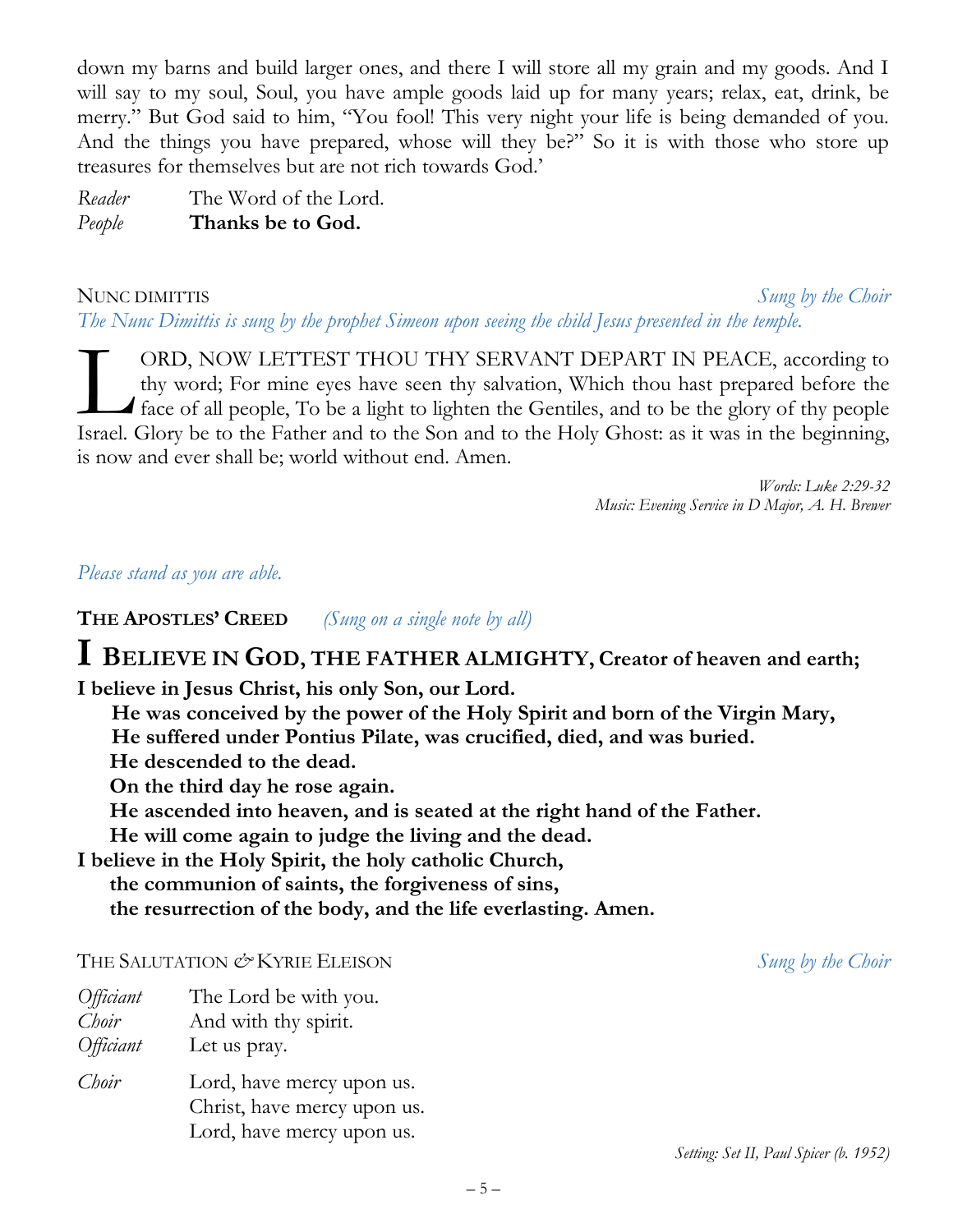**THE LORD'S PRAYER** *(Sung on a single note by all)*

### **OUR FATHER, WHO ART IN HEAVEN, hallowed be thy name,**

 **thy kingdom come, thy will be done, on earth as it is in heaven.**

**Give us this day our daily bread.**

**And forgive us our trespasses, as we forgive those who trespass against us.**

**And lead us not into temptation, but deliver us from evil.**

**For thine is the kingdom, and the power, and the glory, for ever and ever. Amen.**

#### THE RESPONSES *Sung by the Choir*

| <i>Officiant</i> | O Lord, shew thy mercy upon us.                                         |
|------------------|-------------------------------------------------------------------------|
| Choir            | And grant us thy salvation.                                             |
| <i>Officiant</i> | O Lord, save the State.                                                 |
| Choir            | And mercifully hear us when we call upon thee.                          |
| <i>Officiant</i> | Endue thy Ministers with righteousness.                                 |
| Choir            | And make thy chosen people joyful.                                      |
| Officiant        | O Lord, save thy people.                                                |
| Choir            | And bless thine inheritance.                                            |
| Officiant        | Give peace in our time, O Lord.                                         |
| Choir            | Because there is none other that fighteth for us, but only thou, O God. |
| <i>Officiant</i> | O God, make clean our hearts within us.                                 |
| Choir            | And take not thy Holy Spirit from us.                                   |

*Setting: Set II, P. Spicer*

#### THE COLLECTS

GOD, you have prepared for those who love you such good things as surpass our understanding: Pour into our hearts such love towards you, that we, loving you in all things and above all things, may obtain your promises, which exceed all that we can GOD, you have prepared for those who love you such good things as surpass our understanding: Pour into our hearts such love towards you, that we, loving you in all things and above all things, may obtain your promises, whi God, for ever and ever. *Amen.*

ORD JESUS, STAY WITH US, for evening is at hand and the day is past; be our companion in the way, kindle our hearts, and awaken hope, that we may know you as you are revealed in Scripture and the breaking of bread. Grant this for the sake of your **L**on com<br>
love. *Amen.* 

EEP WATCH, DEAR LORD, with those who work, or watch, or weep this night, and give your angels charge over those who sleep. Tend the sick, Lord Christ; give rest to the weary, bless the dying, soothe the suffering, pity the afflicted, shield the joyous; and EEP WATCH, DEA give your angels cha the weary, bless the call for your love's sake. *Amen.* 

#### *Please be seated.*

THE WELCOME THE Rector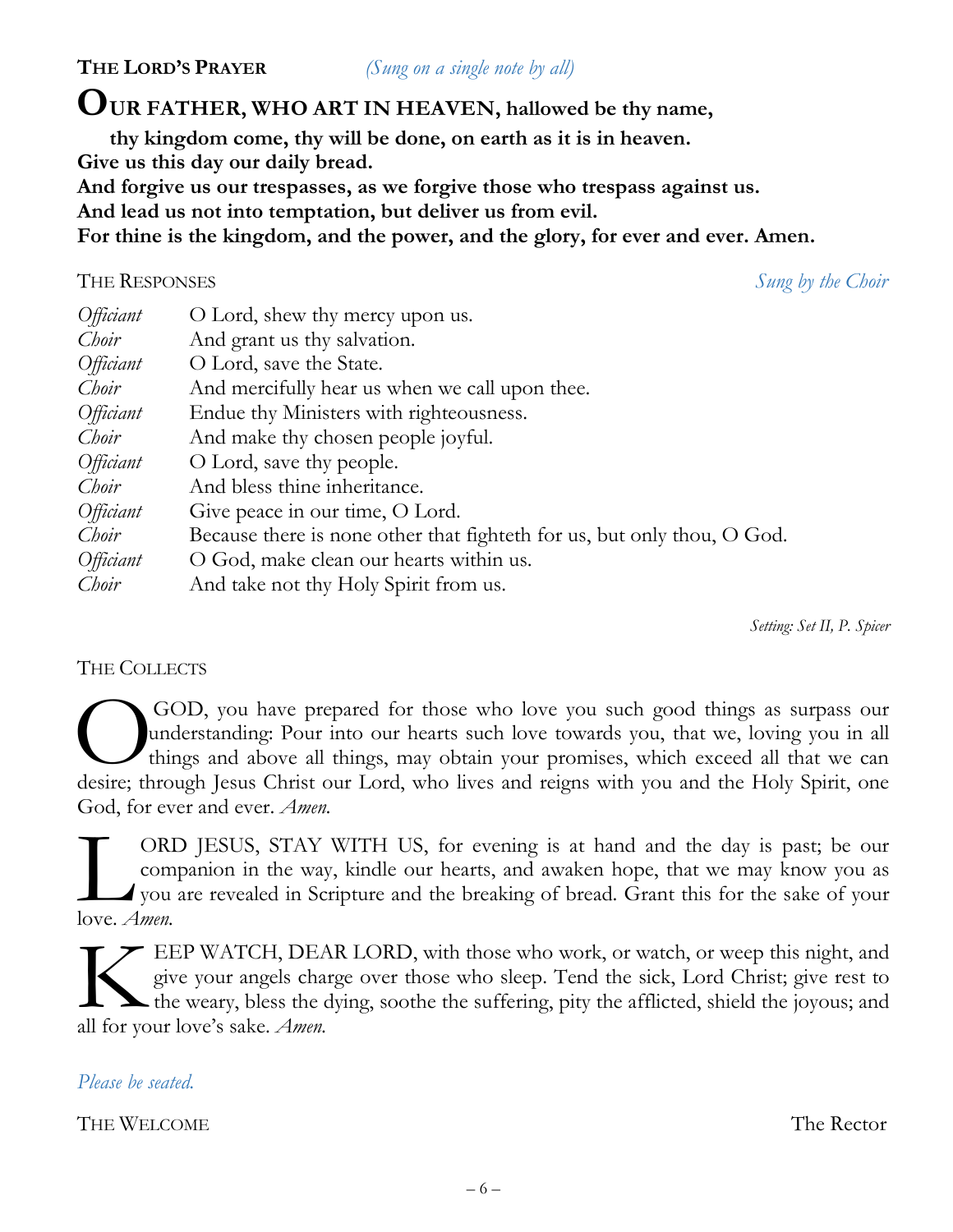*During the singing of the anthem, an offering will be taken for the support of Music at Grace. We thank you for your generosity.*

#### ANTHEM

ALL WISDOM COMETH FROM THE LORD, and is with him forever. Who can number the sand of the sea, and the drops of rain, and the days of eternity? Who can find out the height of heaven, and the breadth of the earth, and the deep, and wisdom? Wisdom hath been created before all things, and the understanding of prudence from everlasting. The word of God most high is the fountain of wisdom; And her ways are everlasting commandments. To whom hath the root of wisdom been revealed? Or who hath known her wise counsels? There is one wise and greatly to be feared, the Lord sitting upon his throne. He created her, and saw her and numbered her, and poured her out upon all his works. She is with all flesh according to his gifts, and he hath given her to them that love him. The fear of the Lord is honour and glory and gladness, and the crown of rejoicing. The fear of the Lord maketh a merry heart and bringeth joy and gladness and a long life. Teach me O Lord the way of thy statues: and I shall keep it unto the end. give me understanding and I shall keep thy law; yea, I shall keep it with my whole heart. Make me to go in the way of thy commandments: for therein is my desire. O stablish thy word in thy servant that I may fear thee. Behold my delight is in thy commandments: O quicken me in thy righteousness

> *Words: Ecclesiasticus: 1:1-6, 8-12 & Psalm 119: 33-35, 38- 40 Music: Philip Moore (b. 1943)*

*Please stand as you are able.*

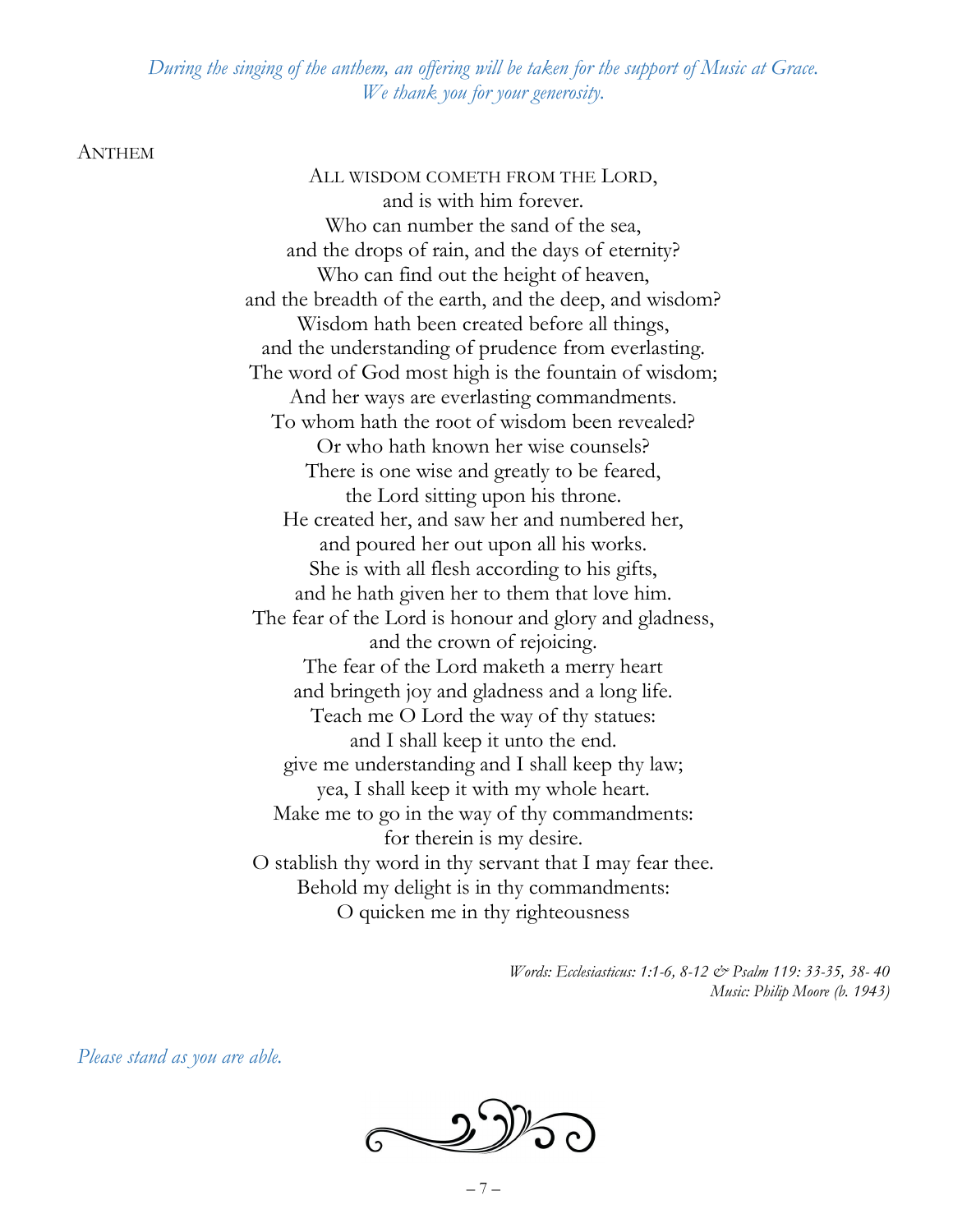#### **A PRAYER OF SAINT CHRYSOSTOM**

*Officiant* Let us pray.

### **ALMIGHTY <sup>G</sup>OD,**

 **you have given us grace at this time with one accord to make our common supplication to you; and you have promised through your well-beloved Son that when two or three are gathered together in his Name you will be in the midst of them:** 

**Fulfill now, O Lord, our desires and petitions as may be best for us; granting us in this world knowledge of your truth, and in the age to come life everlasting. Amen**.

#### **THE DISMISSAL** *&* **GRACE**





*Officiant* The grace of our Lord Jesus Christ, and the love of God, and the fellowship of the Holy Ghost, be with us all evermore. *All* **Amen**.

#### *Please join in singing the hymn.*

#### **HYMN 697**

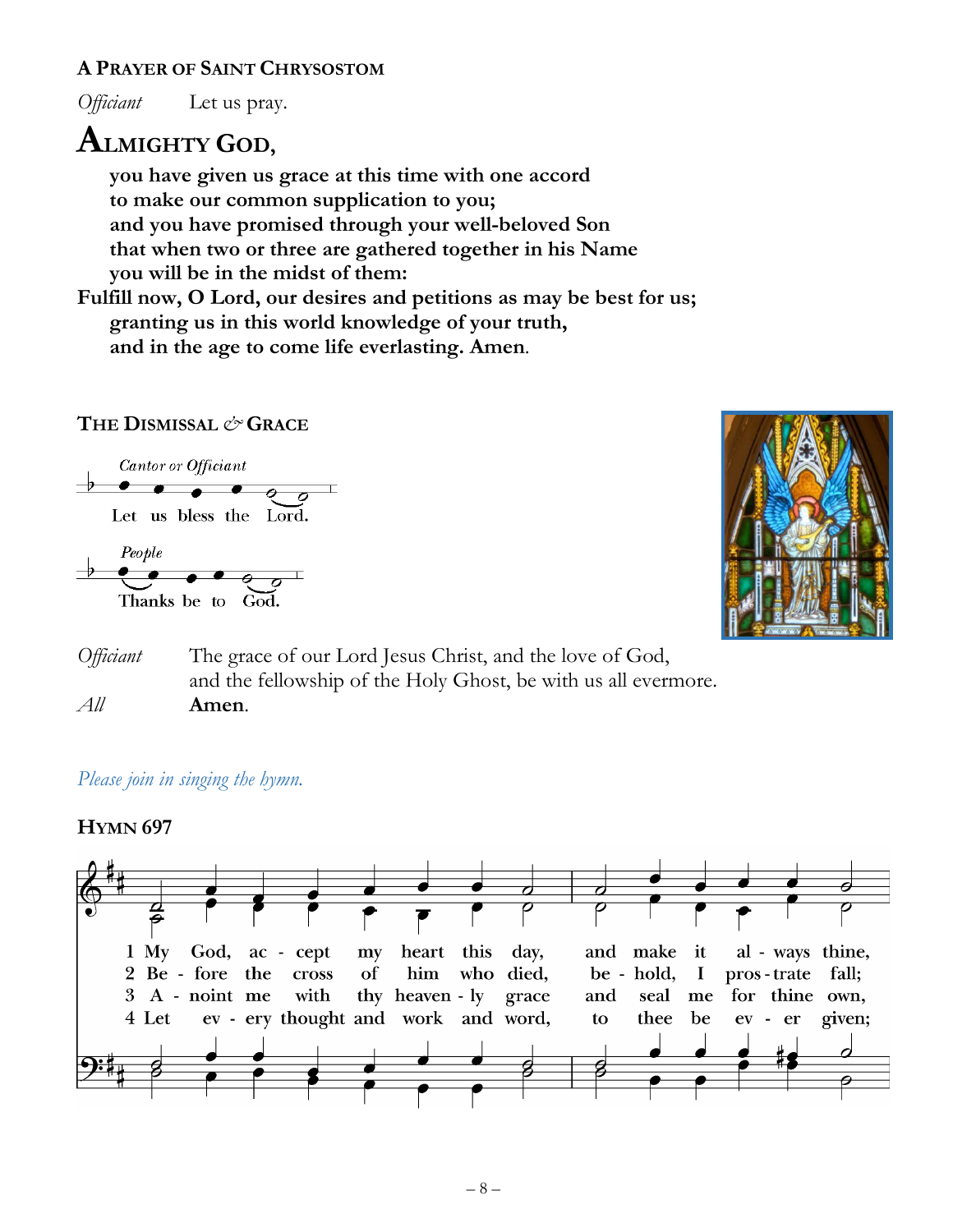

*Words: Matthew Bridges (1800-1894), alt. Music: Song 67, from Llyfr y Psalmau, 1621; adapt. Orlando Gibbons, alt.; harm. Mary Monica Waterhouse Bridges (1863-1949); alt. Charles Winfred Douglas (1867-1944)*

*Please remain standing as the Choir and Clergy exit the Church.*

**VOLUNTARY** 

*Improvisation*

*All are welcome to a reception in The Pavilion Courtyard following the service.*



#### **~ PARTICIPATING IN THE SERVICE TODAY ~**

*Officiant:* The Reverend Canon Jonathan Huyck *Crucifer:* Frank Ward *Thurifer:* Ryan Dellinger *Lector:* Geneva Walker *Audio/Visual:* Clinton Crocker

#### **THE CHOIR** *&* **CHORISTERS OF GRACE CHURCH**

Vince Edwards, *Organist & Director of Music* David Heinze, *Associate Organist*

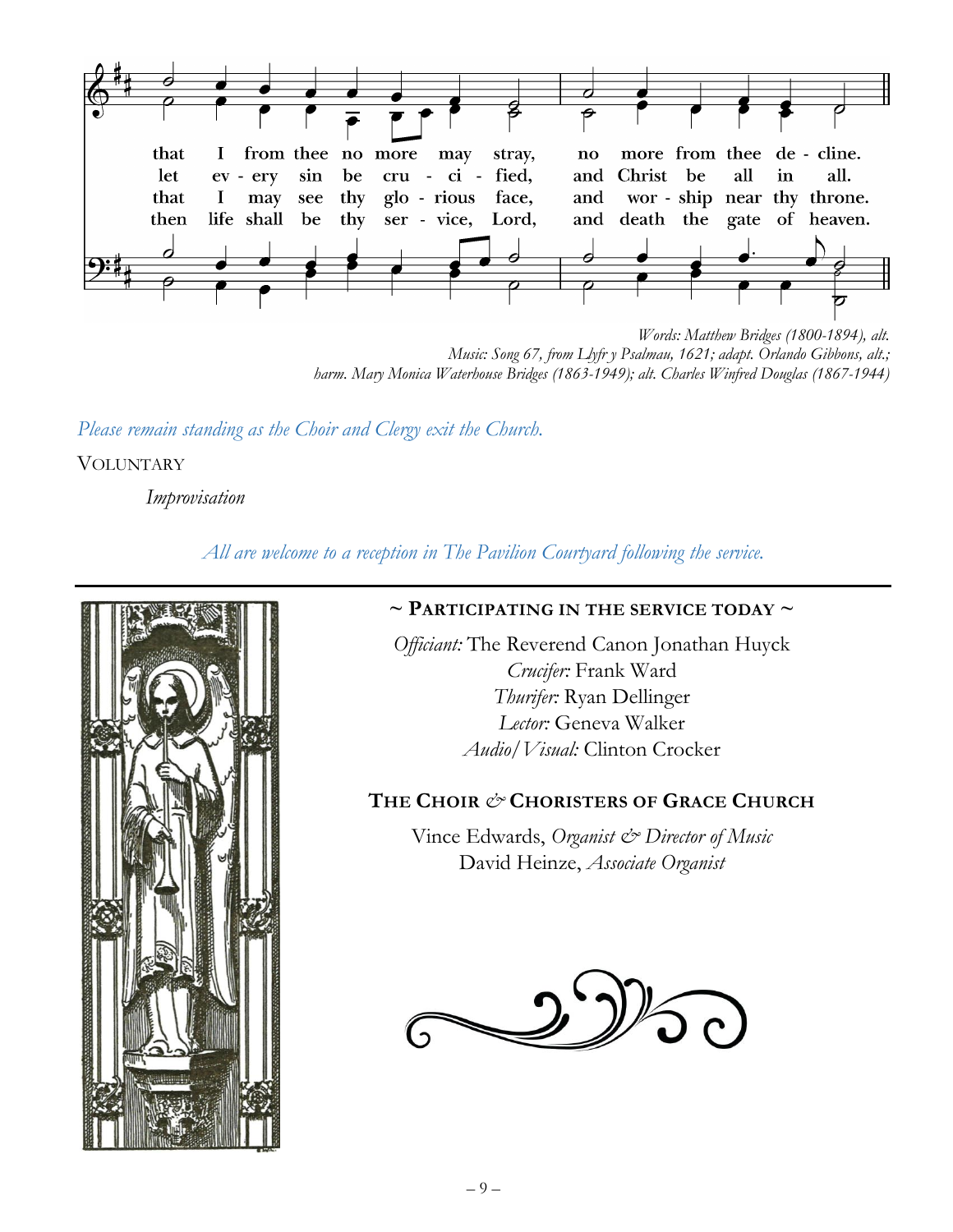### **UPCOMING MUSIC EVENTS AT GRACE CHURCH**

**Thursday, May 26th at 12 Noon**

Agita Arista, *Flute Freelance Musician & Educator, Boston, MA*

**Sunday, May 29th at 10:00 AM**

Festal Choral Eucharist for the Feast of the Ascension A "Grace Church Day" Celebration *The Choir of Grace Church will sing C.V. Stanford's Communion Service in G, Op. 81, and Gerald Finzi's monumental anthem "God is gone up" as part of the service. Voluntaries by J.S. Bach will form the prelude and postlude.*

#### **Thursday, June 2nd at 12 Noon**

Vince Edwards *&* David Heinze, *Organ Grace Church in Providence, RI Our parish musicians present the final recital of the Thursdays at Noon Concert Series 2021-2022 Season. The series will be on hiatus for the summer months and will resume on September 8th .*

### **ANNOUNCEMENTS**

**DONATIONS FOR UKRAINE:** If you'd like to make a donation as part of the relief effort for Ukrainian refugees during this time, you can do so through the Episcopal Relief and Development website:<https://support.episcopalrelief.org/ukraineresponse>

**OUTDOOR SUNDAY SCHOOL** *&* **FIRST COMMUNION:** In May/June, Sunday School kids will be learning about the Eucharist. All kids <u>age</u> 4 through grade 5 are welcome for any or all of these sessions! Just meet in The Pavilion Courtyard at 10:00 AM, a few minutes before the service starts. Class is outside, so please dress for the weather. (Younger children are welcome upstairs at the nursery.) If you have a child in 2<sup>nd</sup> grade or above who would like to use these four upcoming Sunday School sessions as preparation for an informal "first communion" day in June, please plan to attend all of the sessions, if possible. The "first communion" experience is completely optional, according to each family's wishes, and children who have already taken communion are welcome at Sunday School just to learn more about the Eucharist, as well. (Anyone who has been baptized is welcome to receive communion in the Episcopal Church at any age.) Please contact the Rector with any questions at 331-3225.

**ORGAN PROJECT FUNDRAISING UPDATE:** We are so excited to announce a second \$25,000 challenge grant for The Organ Project at Grace! The anonymous challenge comes from a Grace parishioner, and we are hoping that we can get it matched by Pentecost Sunday, June 5! If you can contribute to this matching challenge gift in ANY AMOUNT, please contact the Rector, Jonathan Huyck, or the Director of Music, Vince Edwards. When this gift is matched, we will have over 10% of the cost of the project! Matching gifts are a great way for parishioners or friends of Grace to inspire others to give to the Organ Project. Please be in touch if you would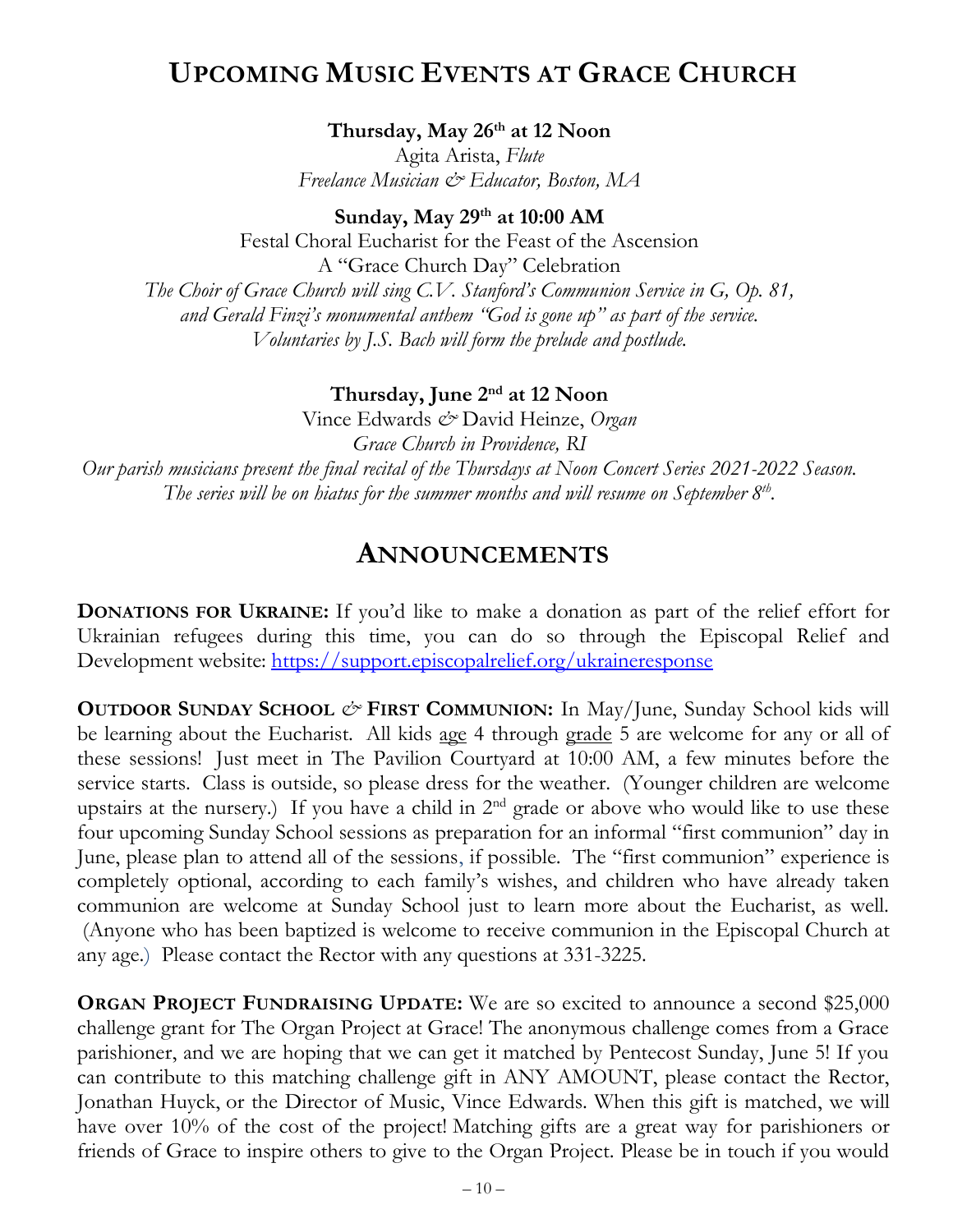like to set up a matching gift challenge in any amount. Thanks for your support to help bring this project closer to fruition.

**UPCOMING 'GRACE CHURCH DAY' ON ASCENSION SUNDAY:** From the centennial History of Grace Church [1929]: "Ascension Day, May 1 [1913], saw the active operation of a plan dear to [the Rector's] heart, namely the observance of that festival as 'Grace Church Day,' comparable to Trinity Sunday or the appropriate Saints' Day for a Church bearing the name of the Trinity or of some saint." More than a century later, it's still a good idea! Ascension Sunday will therefore be celebrated on May 29<sup>th</sup> this year as "Grace Church Day" with a pot-luck lunch after the 10:00 AM Eucharist. The lunch is being coordinated by our Junior Warden, Diane Stamp. We'll need volunteers to help with set-up and/or clean-up that day, so if you're able to help, kindly let her know at  $deestamp@gmail.com$  You can also let her know what dish you will bring via email or by signing up on the poster in the Pavilion. Thank you!

**2022 INQUIRERS' CLASS:** The 2022 Inquirers' Class takes place every Sunday at 9:00 AM in the Chafee Room through June  $5<sup>th</sup>$ . The clergy will lead discussions on various aspects of the Christian faith in the Anglican / Episcopal tradition. Adults interested in the sacraments of Baptism, Confirmation, Reception, or Renewal of Baptismal Vows are encouraged to attend, and absolutely all in the parish are welcome to come to any of the classes. If you have any questions, please email the Rector at  $\frac{i\hbar u v c k (Q) grace \text{pvd.org}}{i}$ .

**THURSDAYS AT NOON CONCERTS:** Our guest recitalist on Thursday, May 26th will be Boston-based Latvian flautist, Agita Arista. She will play a program of music by C.P.E. Bach, Hans Hiller, Pēteris Vasks, and J.S. Bach, and will be accompanied by David Heinze. We hope you will join us and bring friends!

**FOOD DONATION COLLECTION:** Grace Church has partnered with a fellow Episcopal parish here in Providence, St. Peter's and St. Andrew's Church, to support their Food Pantry. We invite you to bring non-perishable items to Grace on Sundays when you come to church and place them in the woven baskets in the rear of the church. We'll deliver the donations to Sts. Peter & Andrew. All non-perishable donations are welcome but especially encouraged are tuna, peanut butter, cereal, diapers & wipes, toilet paper, and paper towels. Thank you for your generosity!